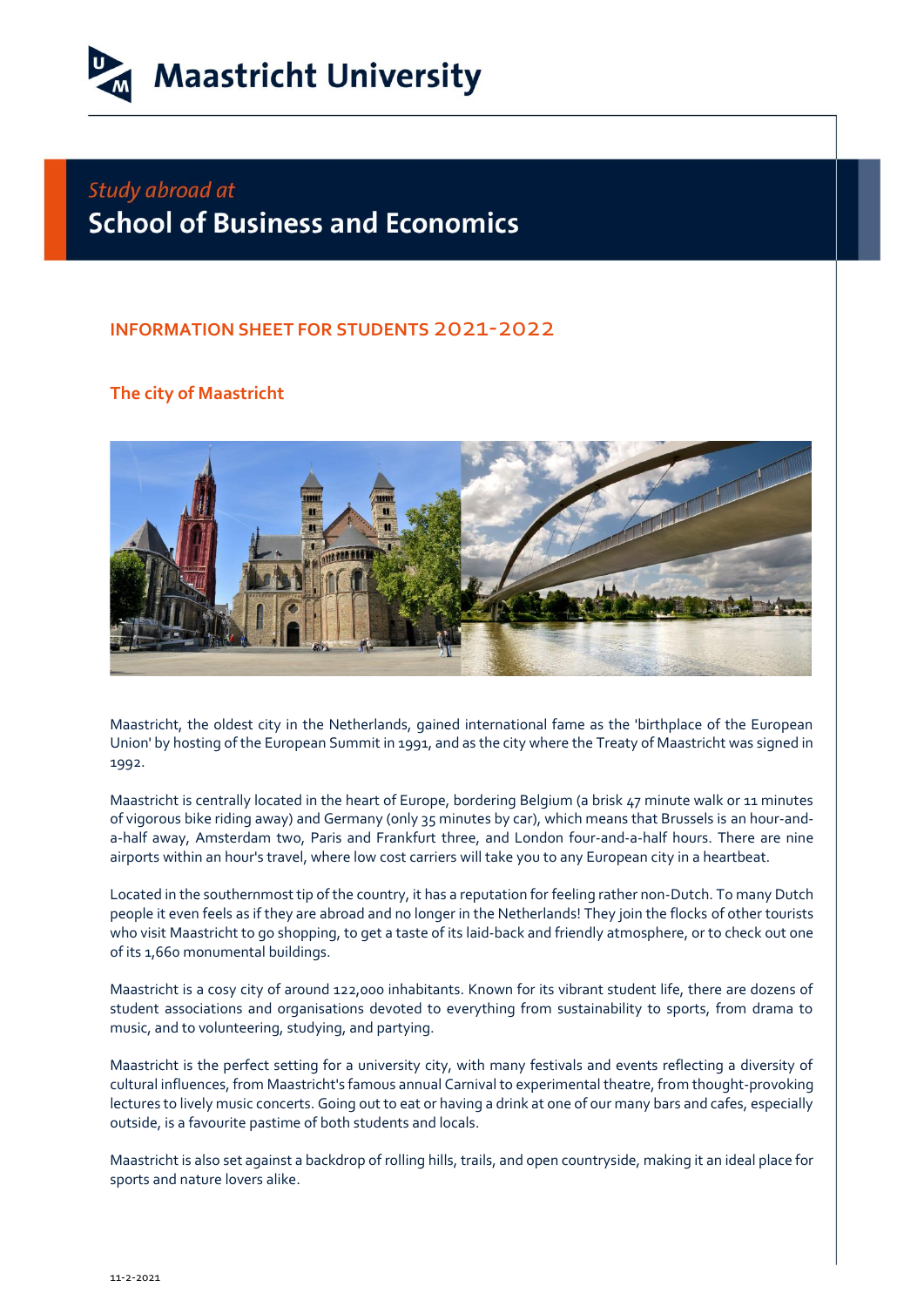

## **Maastricht University**

Maastricht University is highly regarded in Europe for its unique teaching style and high-quality research. In fact, its School of Business and Economics (SBE) has been awarded three prestigious accreditations, resulting in the so-called Triple Crown accreditation. Only 1% of business schools worldwide have this Triple Crown, meaning that the School is amongst a very select group of institutions such as INSEAD, Vlerick Business School, London Business School and SBE's exchange partners HEC Montreal, Fundação Getulio Vargas (FGV-EAESP), and Aston Business School.



The School is a distinctly international institution with a student population numbering over 110 nationalities. Of the 4,200 bachelor's and master's students, more than 2,500 (70%) have a foreign background. Annually, SBE welcomes about 700 exchange students from over 160 partner universities worldwide.



#### **Problem-Based Learning (PBL) in the international classroom**

Maastricht University adopted PBL in 1976. PBL tries to overcome the weaknesses of traditional education by giving the students a very active role. Students do not spend hours listening to lectures – although there are some, usually at the start of the study period - but instead, per course, attend two-hour tutorial group meetings twice a week. These meetings form the core part of the study programme and are the driving force for learning. Within the tutorial groups, problems are presented and researched as cases. The international classroom underlines the benefits in the learning process of students when they work in small tutorial groups with people from different cultural backgrounds. By approaching problems from a variety of perspectives, students become acquainted with different ways of seeing things and that enhances the quality of discussions. In this way, the international classroom prepares students for the rapidly globalising labour market.

A tutorial group is composed of 8 to 15 students plus a tutor: a staff member who guides the group process but who does not automatically give answers to the problems. It is up to the students to discover where their knowledge falls short and to fill in the gaps. To do so, students will have to spend a lot of time between tutorial meetings to read articles and books, and to do research in the university library.

More in-depth information about the Problem Based Learning is available via: [www.maastrichtuniversity.nl/education/why-um/problem-based-learning](http://www.maastrichtuniversity.nl/education/why-um/problem-based-learning)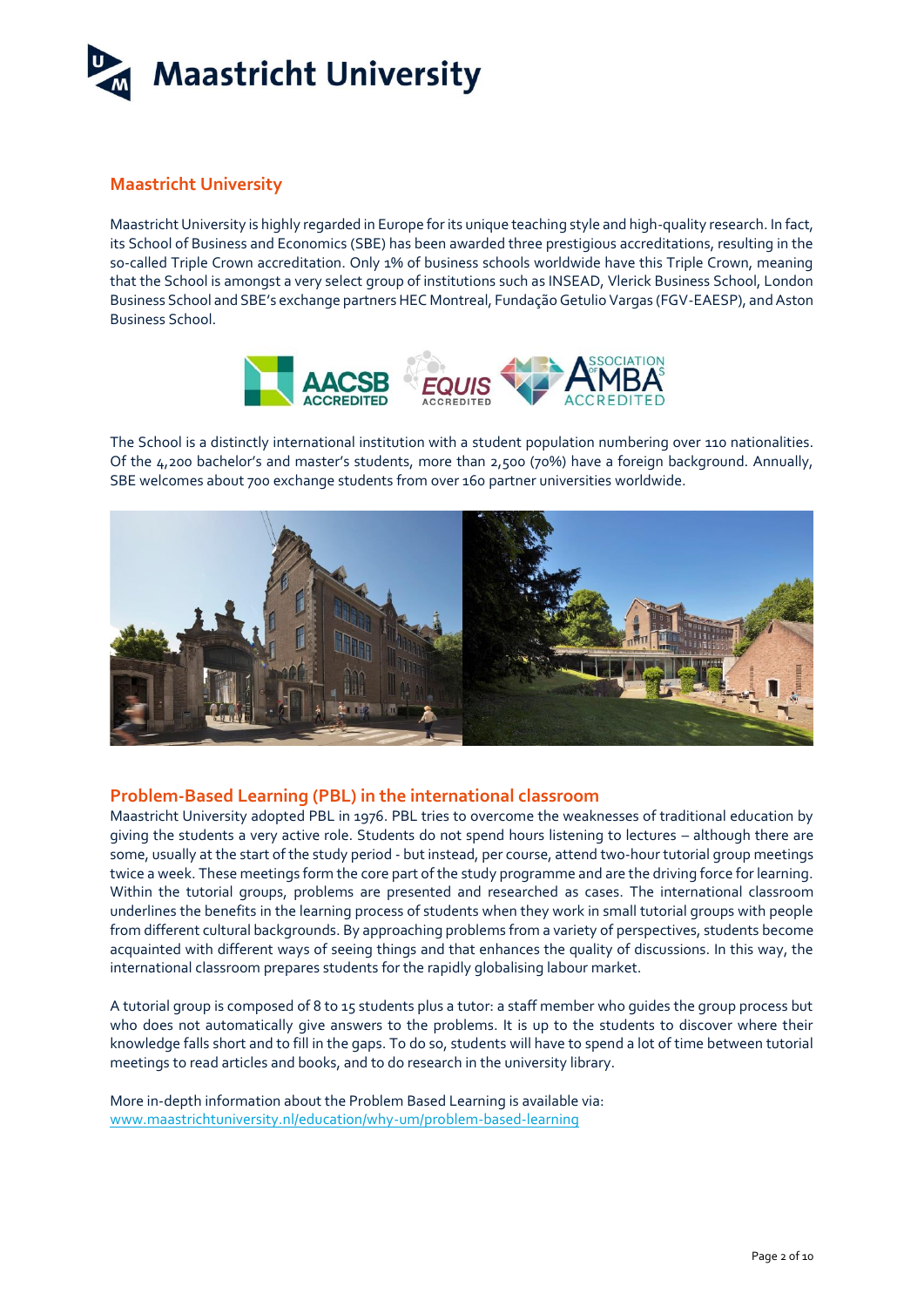

## **Eligibility**

As exchange student, your home university must officially nominate you. We can only accept you if you major in Economics or Business (or related). If you are a bachelor's student, you have to have completed at least two semesters of relevant study before you start your exchange programme at SBE. If you want to take master's level courses while at SBE, you have to have a valid and relevant bachelor's degree.

### **English Language Requirement**

Since the working language at our School is English and all courses are taught in English, all exchange students are required to have an advanced level of the English language - comparable to the level B2 of the [Common](http://www.cambridgeenglish.org/exams/cefr/) [European Framework](http://www.cambridgeenglish.org/exams/cefr/) o[f Reference](http://www.cambridgeenglish.org/exams/cefr/) - to be able to successfully complete their courses. SBE does **not**require any proof of an English language test score, but do make sure your English is up to par when you start your exchange.

Our educational system - Problem Based Learning (PBL) - requires you to actively take part in the tutorial meetings. The PBL method is explicitly student-centred rather than teacher-centred, and the students are expected to take the initiative. Speaking up and actively taking part in discussions is a crucial part of the system and this will also influence your final grades. Therefore, it is extremely important that you have an excellent knowledge of both written and spoken English.

## **Disability Support**

Maastricht University's Disability Support provides a range of services to students with disabilities. If you have a disability that requires arrangements to be made with regard to education at our School, please let us know via [iro-incoming-sbe@maastrichtuniversity.nl](mailto:iro-incoming-sbe@maastrichtuniversity.nl) prior to departure. Alternatively, you can reach out directly to UM's Disability Support via [disability@maastrichtuniversity.nl.](mailto:disability@maastrichtuniversity.nl) Again, do so well in advance to ensure the appropriate services are in place by the time you start your education at our School. It always a good idea to let us know you reached out to Disability Support for support, so that we follow-up on your request in case something does not go as planned.

## **Nomination by home university**

| Fall semester 2021   | deadline 15 April 2021     |
|----------------------|----------------------------|
| Spring semester 2022 | deadline 15 September 2021 |

After your home university submitted your nomination, we will provide them with instructions on how to register and apply online. They will forward these to you.

## **Online registration and application by students**

| Fall semester 2021   | deadline 01 May 2021     |
|----------------------|--------------------------|
| Spring semester 2022 | deadline 01 October 2021 |

After you have finished your online application, we will process this as soon as possible. We will send your acceptance letter by email about three months before the start of your study and stay in Maastricht.

If applicable, Maastricht University's Visa Office will contact you regarding the visa and/or residence permit application.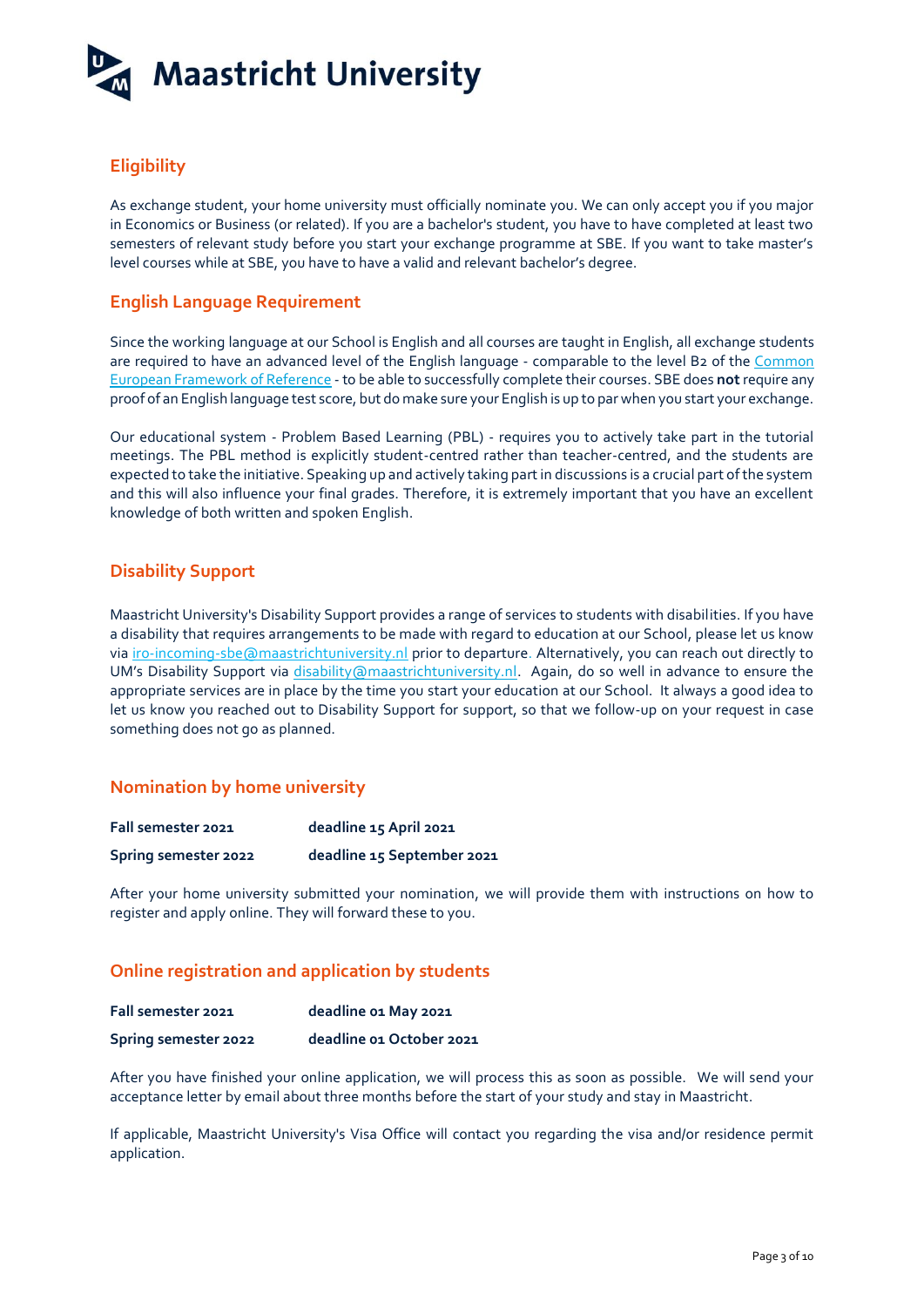

## **Academic Calendar dates still subject to change**

The academic calendar at SBE is divided into two semesters, a fall and a spring semester. Each semester is further divided into three different course periods:

- 1. Course periods 1, 2 and 3 for the fall semester.
- 2. Course periods  $4, 5$  and 6 for the spring semester.

Course periods 1, 2, 4 and 5 consist of seven education weeks and one exam week.

Course periods 3 and 6 consist of two weeks of so-called skills training; *these are not compulsory for exchange students.*

| <b>Academic Year</b> |          |                               |          |          |                               |
|----------------------|----------|-------------------------------|----------|----------|-------------------------------|
| Fall semester        |          | <b>Spring semester</b>        |          |          |                               |
| Period <sub>1</sub>  | Period 2 | Period 3<br>(skills training) | Period 4 | Period 5 | Period 6<br>(skills training) |

| <b>Fall semester</b>   |                                     |                                       |                          |                                                                 |
|------------------------|-------------------------------------|---------------------------------------|--------------------------|-----------------------------------------------------------------|
|                        | <b>Compulsory Introduction Days</b> | 26 August                             | $ \,$                    | 27 August 2021                                                  |
| Period 1               | Education<br>Exams<br><b>Resits</b> | 30 August<br>18 October<br>o3 January |                          | $-15$ October 2021<br>$-22$ October 2021<br>- 07 January 2022   |
| Period <sub>2</sub>    | Education<br>Exams<br><b>Resits</b> | 25 October<br>13 December<br>04 April |                          | $-$ 10 December 2021<br>- 17 December 2021<br>$-$ 08 April 2022 |
| Period 3               | <b>Skills</b>                       | 10 January                            | $ \,$                    | 21 January 2022                                                 |
| <b>Spring semester</b> |                                     |                                       |                          |                                                                 |
|                        | <b>Compulsory Introduction Days</b> | 27 January                            |                          | - 28 January 2022                                               |
| Period 4               | Education<br>Exams<br><b>Resits</b> | 31 January<br>28 March<br>13 June     | $-$                      | 25 March 2022<br>$-$ 01 April 2022<br>17 June 2022              |
| Period 5               | Education<br>Exams<br><b>Resits</b> | 11 April<br>o6 June<br>o4 July        | $\overline{\phantom{m}}$ | $-$ 03 June 2022<br>10 June 2022<br>08 July 2022                |
| Period 6               | <b>Skills</b>                       | 20 June                               |                          | $-$ 01 July 2022                                                |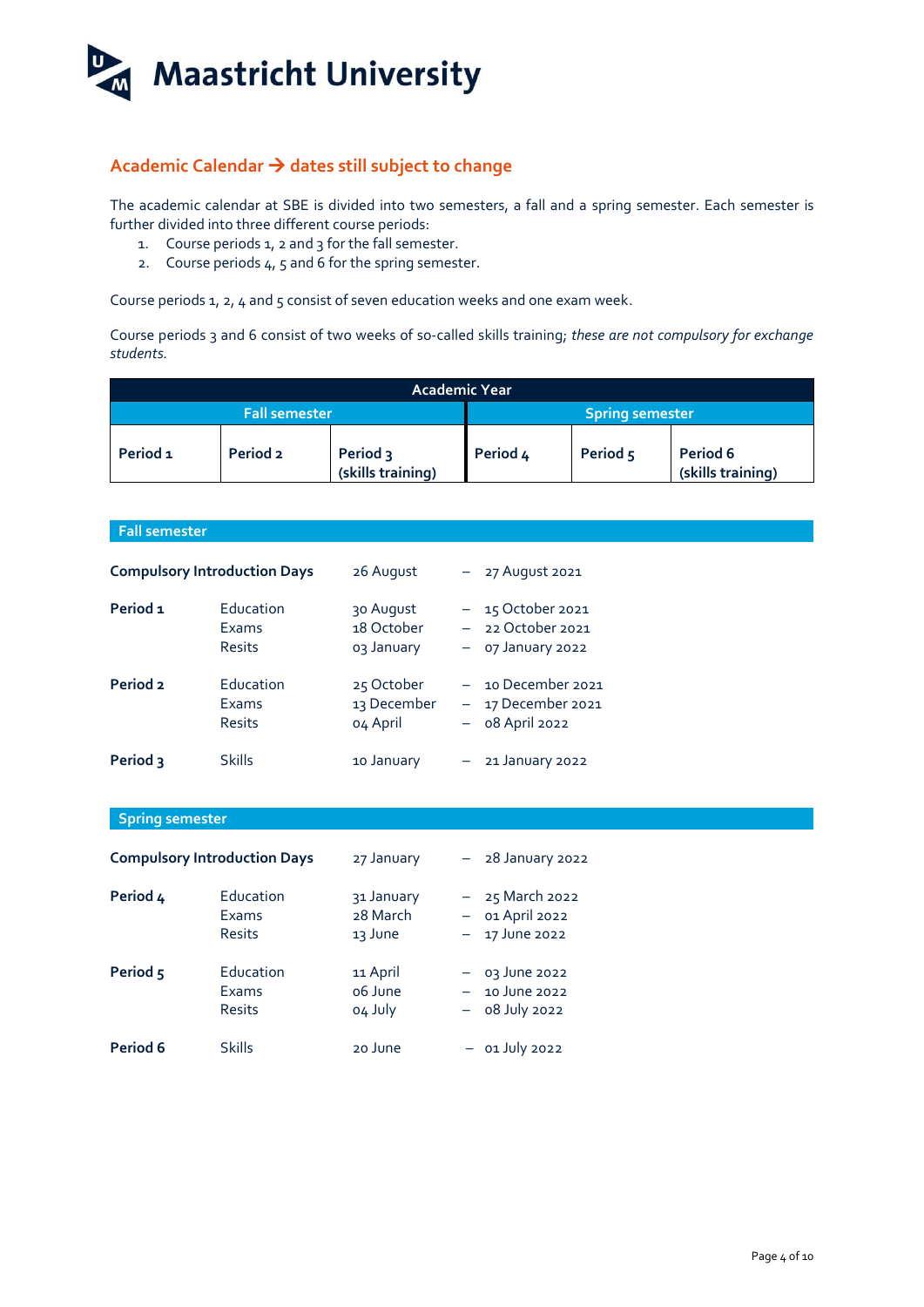

## **Courses**

#### **Study load**

As exchange student, you can only register for a maximum of two courses per period (max. 13 ECTS credits) with a minimum of one course per period ( $5/6.5$  ECTS credits), and only one skills training per period ( $4$  ECTS credits). As mentioned earlier, skills trainings are not compulsory for exchange students. At SBE, we consider a fulltime study load per semester to be four courses and one skills training.

#### **Important note:**

**Most SBE courses (except for the skills trainings) are worth 6.5 ECTS credits. (In some study programmes, however, the number of ECTS credits per course is slightly different). One ECTS credit equals 28 hours of study, which means that one regular course at SBE equals 182 hours of study, 42 of which should be considered contact hours.**

#### **Information on courses**

In the [online exchange course database,](http://code.unimaas.nl/Code/Selection?intCalendarID=27&intBAMA=3&intFacultyID=26) you can find all the information you need about SBE's bachelor's and master's courses, such as the course coordinator(s), learning outcomes and competences, number of ECTS credits, literature and prerequisites. If the information in the course database is not enough, you may contact the relevant course coordinator at SBE. You will find the e-mail address in each course description. The online exchange course database for 2021-2022 will become available as of June 2021.

#### **Course selection**

Prerequisites: when you select your courses, you will notice that some assume knowledge of topics covered in other courses. If you do not meet these requirements, do yourself a huge favour and *do notregister for the course,*  because you will very likely find yourself struggling to pass the course! Ultimately, it is your responsibility to make sure you have the knowledge needed to follow courses.

Level: As an exchange student, you are expected to take second and third year courses at SBE. However, we do offer some first year courses that are also open to exchange students. If you want to combine a second or third year course with a first year course in the same course period, you do have to keep in mind that some of your tutorials might take place at the same day and the same time. This could also happen with the exam schedule. This is very unfortunate, as we cannot alter the course and exam schedule because of this.

Skills training: Focusing on the mere acquisition of knowledge is not sufficient if you are a student of Business and Economics. You have to be able to work in all kinds of organizations, which implies that you need to possess social and communication skills. Quantitative skills (such as accounting, financial arithmetic, operations research, statistics, and mathematics) as well as computer proficiency and basic knowledge of information science, are also indispensable. SBE offers you the opportunity to obtain or work on these skills in course periods 3 and 6.

For master's level students only: If you want to take master's level courses while at SBE, you have to have a valid and relevant bachelor's degree when you start your exchange here. Alternatively, your home university may issue a letter certifying that you will have obtained at least 180 ECTS credits, worth three years of study in the relevant field (economics, business, marketing, etc.) by the time you start your exchange semester at SBE. If you want to take a bachelor's level course and a master's level course in the same course period, you do have to keep in mind that some of your tutorials might take place at the same day and the same time. This could also happen with the exam schedule. Sadly, we cannot alter the course and exam schedule because of it.

#### **Course changes**

Maastricht University uses the Problem Based Learning Method, where the average group size is 15 students. A lot of planning goes into finding enough rooms and teachers/tutors, and to making sure each tutorial group is about the same size. This means that **students are not allowed to switch courses after the course registration deadline**. Once the course registration deadline has passed, the system closes automatically and you can no longer register or deregister for courses. Up until the deadlines though, you can register, deregister and switch at will.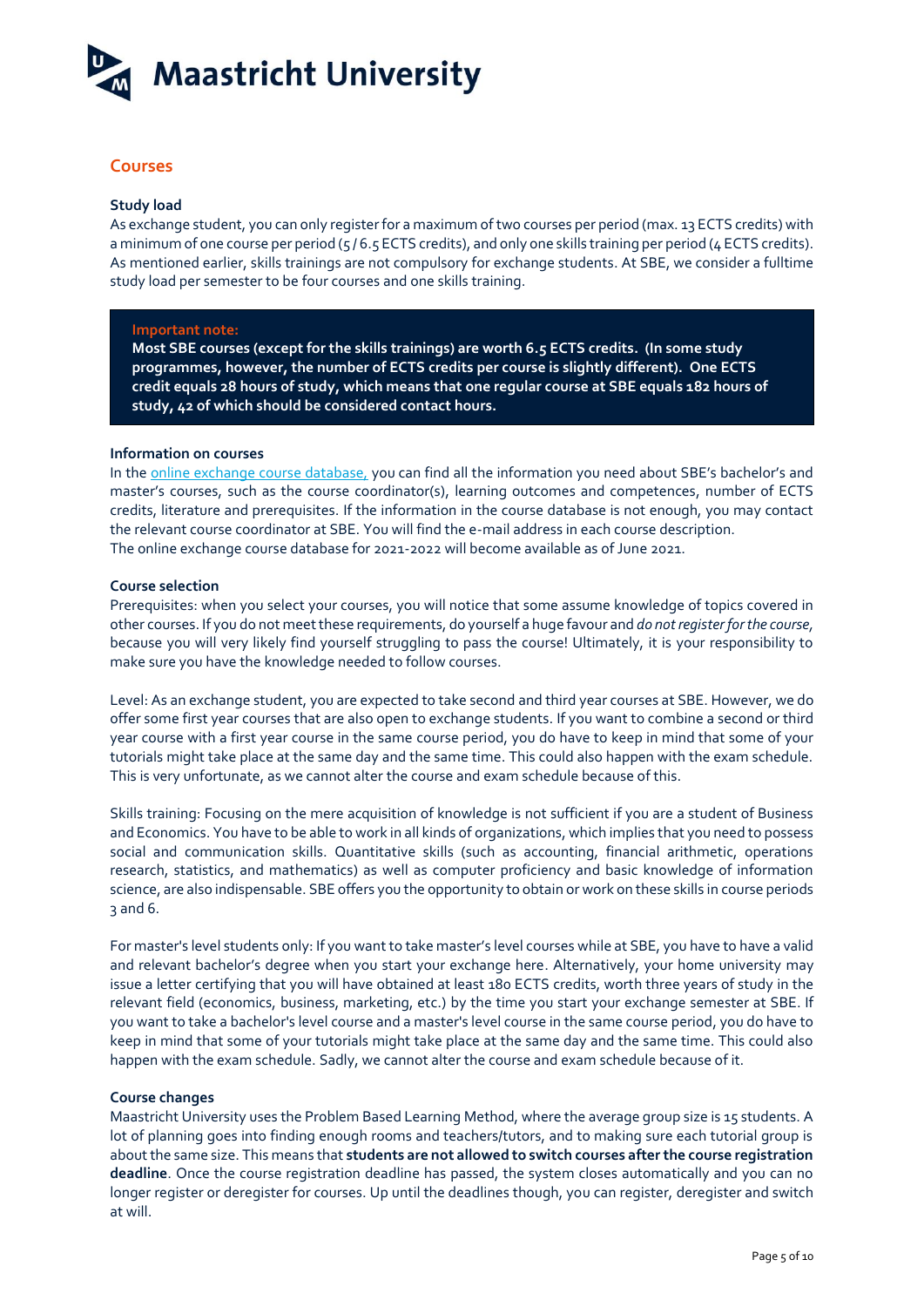# **Maastricht University**

#### **Course (de)registration period and deadlines dates still subject to change**

Again, you can only (de)register for courses during the course (de)registration periods. As long as you register for courses before the course registration deadline, participation is guaranteed.

| Period <sub>1</sub> | 01 June 2021 - deadline 15 July 2021      |
|---------------------|-------------------------------------------|
| Period <sub>2</sub> | 01 June 2021 - deadline 12 September 2021 |
| Period 3            | 01 June 2021 - deadline 07 November 2021  |
| Period 4            | 01 June 2021 - deadline 28 November 2021  |
| Period 5            | 01 June 2021 - deadline 13 February 2022  |
| Period 6            | 01 June 2021 - deadline 17 April 2022     |

#### **Important note:**

**If you have to consult your home university about what SBE courses to take, or if you need to get approval of your home university for your SBE courses, make sure you do so before the course registration deadline.** 

#### **Course schedule**

About two weeks before the beginning of each course period, you can check your timetable via the Student Portal. If you notice an overlap in your timetable please contact the International Relations Office immediately via email: [iro-incoming-sbe@maastrichtuniversity.nl.](mailto:iro-incoming-sbe@maastrichtuniversity.nl)

#### **Course manual**

Usually about two weeks before the beginning of each course period, you will also find the online course manuals in the Student Portal. Sometimes though you will only receive the course manual at the start of education. The course manual includes a description of the course, an overview of the objectives, the literature used, a clarification of the assessment criteria, and an explanation of how the final grade will be calculated.

#### **Course attendance and participation**

You have to attend your tutorial groups and are expected to participate actively. In fact, this will have an impact on your grade for that course. The majority of SBE courses have a 100% attendance requirement, which means that you cannot miss one single lecture or tutorial. If you do not meet these requirements, you face the consequences, one of which could be that you will no longer be able to pass the course successfully and thus will not receive any credits for the course- even if you ace the exam.

#### **Course examination and resits**

The assessment method differs per course. In most cases, you have to pass a written or oral examination at the end of the course. Again, you will find this in the [online exchange course database](http://code.unimaas.nl/Code/Selection?intCalendarID=27&intBAMA=3&intFacultyID=26) as well as in the course manual.

Once you have registered for a course, you are automatically registered for the first corresponding exam.

If the final result for the first exam is an **insufficient grade**, you are automatically registered for the resit (= second chance to pass the exam). If you do not want to participate in the resit, you will have to deregister yourself via the Student Portal during the course examination (de)registration period.

If the final result for the first exam is a **NG** (No Grade)*,* you are *not* automatically registered for the resit and you will have to register for the resit yourself via the Student Portal during the course examination registration period.

You are not allowed to do a resit for a course you got a pass for, or a grade 5.5 or higher.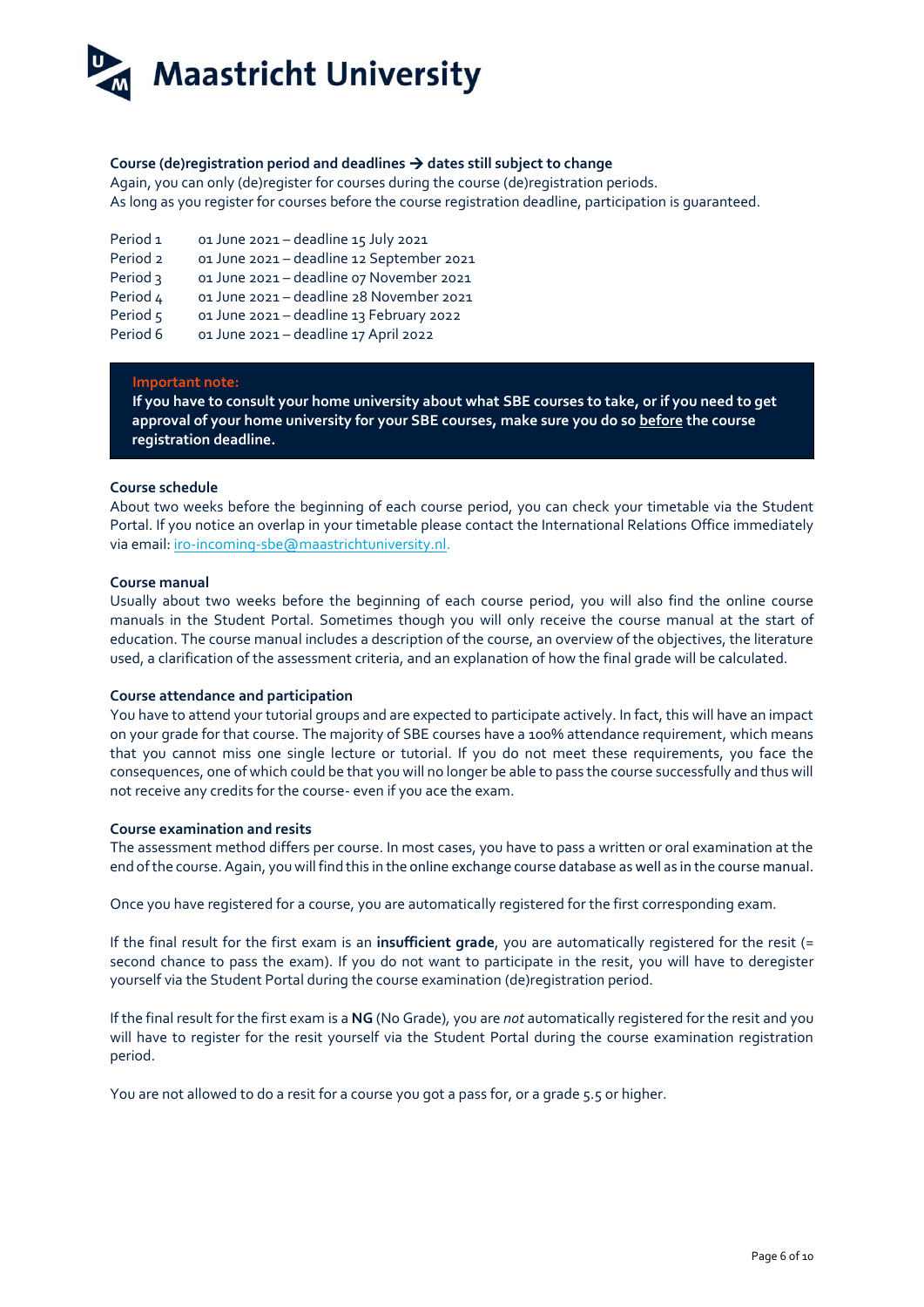

#### **Course examination (de)registration period and deadlines dates still subject to change**

| Period <sub>1</sub> | 20 September | - deadline 26 September 2021 |
|---------------------|--------------|------------------------------|
| Period <sub>2</sub> | 15 November  | - deadline 21 November 2021  |
| Period 3            | 03 January   | - deadline og January 2022   |
| Period 4            | 21 February  | - deadline 27 February 2022  |
| Period 5            | 25 April     | - deadline o1 May 2022       |
| Period 6            | 27 June      | - deadline 30 June 2022      |

#### **Examination and resits schedule**

About two weeks before the beginning of each course period, you can find the examination schedule in the Student Portal. The schedule for resits will be published in the week after the (de)registration period for course examination.

If you pre-book your return flight, keep in mind that the examination schedule is always subject to change at late notice. Also, although the exam week dates are given, the individual exam schedules are not.

#### **Important note:**

**As a rule, if you want to take a resit (= second chance to pass the exam) you** *have* **to be present in Maastricht to take part. If you have already returned to your home country, we will not fax, send or e-mail the exam to your home institution.** 

**That being said: if you still have to take** *exams of your home university***, make sure you take them before you come to Maastricht as it is** *not possible* **to take them while you are here in Maastricht.** 

#### **Results and grading system**

Every course has its own requirements you need to meet in order to pass the course, and these are always mentioned in the course manual.

Within 15 working days after the examination, you can find the official results published on the Student Portal. Grades are rounded to one decimal, on a scale from 0.0 to 10.0 (a 10.0 is very rarely scored!). A grade of 5.5 is considered a pass; anything lower is a fail. The grading scale as applied by SBE, is to be interpreted as:

| 10.0        | Exceptional  |
|-------------|--------------|
| $9.0 - 9.5$ | Excellent    |
| $8.0 - 8.5$ | Very Good    |
| $7.0 - 7.5$ | Good         |
| $6.0 - 6.5$ | Satisfactory |
| 5.5         | Sufficient   |
| $\leq$ 5.0  | Insufficient |

Other indications used:

- Pass Sufficient to exceptional; performance meets the minimum criteria.
- Fail Insufficient; performance does not meet the minimum criteria.
- NG No Grade; usually because of an unjustified absence.

#### **Important note:**

**For most skills trainings you only get a pass or fail, and not a grade. Only the pass or fail result will be shown on the grade transcript.**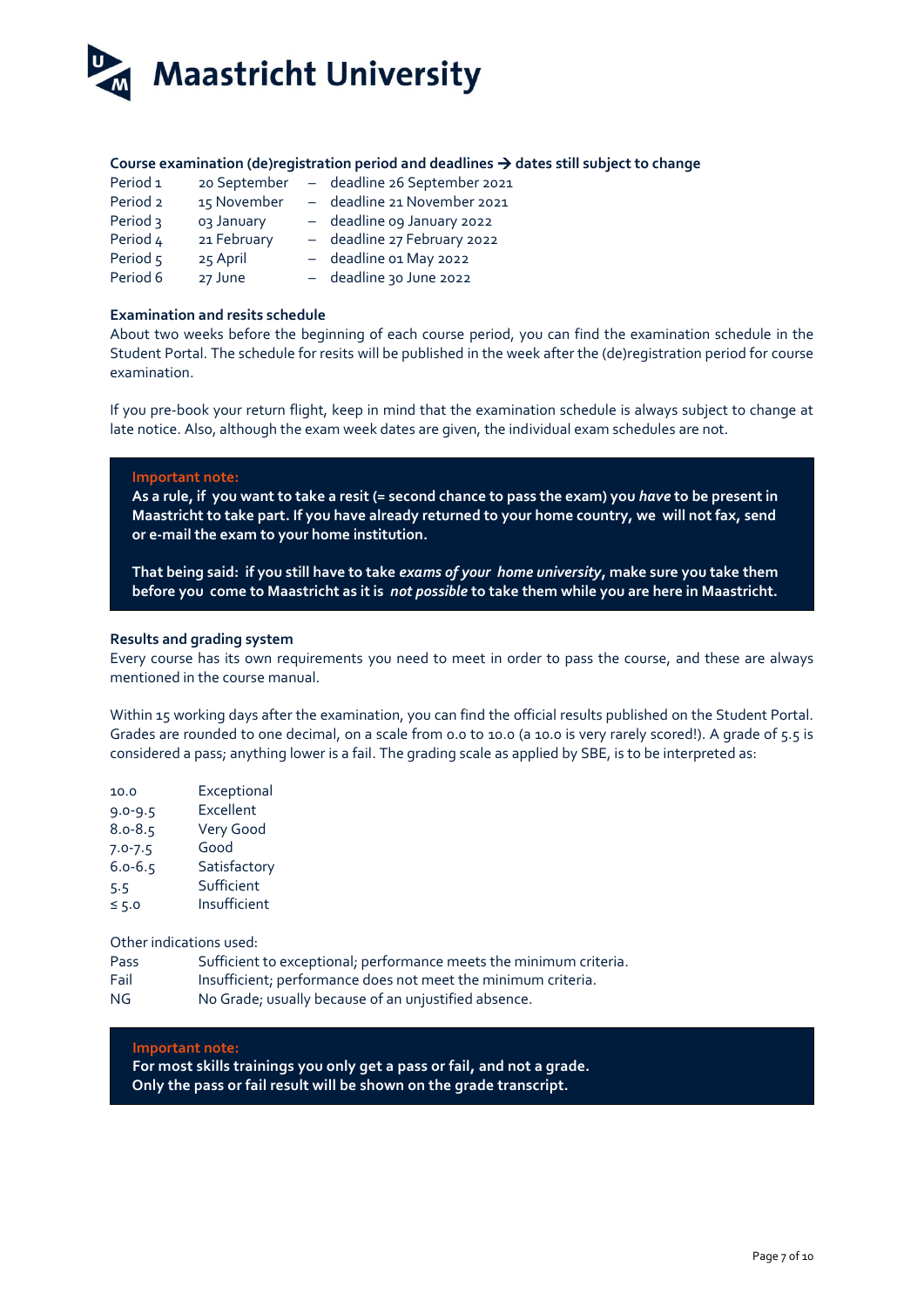

#### **Grade transcript**

Please keep in mind that once you have registered for a course it will always show up on your transcript at the end of your exchange, unless you deregister for the course before the course (de)registration deadline.

The grade transcript will contain the names of the courses you took, plus the Dutch grade and the number of ECTS credits you earned.

Although SBE does use the European Credit Transfer System (ECTS), we do not use letter grades. We suggest the following conversion table:

| <b>ECTS Grade</b> | Explanation    |
|-------------------|----------------|
| $= A$             | = Excellent    |
| $=$ B             | = Very Good    |
| $= C$             | $=$ Good       |
| $= D$             | = Satisfactory |
| $= E$             | = Sufficient   |
| $=$ F/FX          | = Insufficient |
|                   |                |

We will send an electronic version of your grade transcript directly to you and your home university.

#### **Immigration matters**

Nationals of the following countries do not need a **long-stay visa** to study in the Netherlands: Members of the EU, EEA, Switzerland, UK, Australia, Canada, Japan, Monaco, New Zealand, South Korea, USA and Vatican City State. A long-stay visa is necessary for nationals of all other countries (if you are a Chinese national make sure you carefully read the information about the Nuffic certificate\* on the next page).

For a stay of more than three (3) months, all non-EU nationals need a **residence permit**. Please check the webpage of our Visa Office for more information[: http://www.maastrichtuniversity.nl/visa](http://www.maastrichtuniversity.nl/visa)

**If applicable, Maastricht University's Visa Office will contact you regarding the visa and/or residence permit application via your Maastricht University email account. If you hear from them, we urge you to respond as soon as possible and to provide them with the necessary documents. After your file is complete, do know that it can take 8 weeks to process your visa application!**

Students needing a long-stay visa: you are not allowed to enter the Netherlands without it. Also, it is not possible to be in the Netherlands and wait for your visa there. If you miss more than one week of tutorials because of visa problems, you can no longer take part in the class.

#### **Important note:**

**If your long-stay visa is not ready in time, do not apply for a short-stay visa instead. If you do so anyway, Dutch Immigration Laws will force us to cancel your studentregistration and you will not be allowed to follow courses.**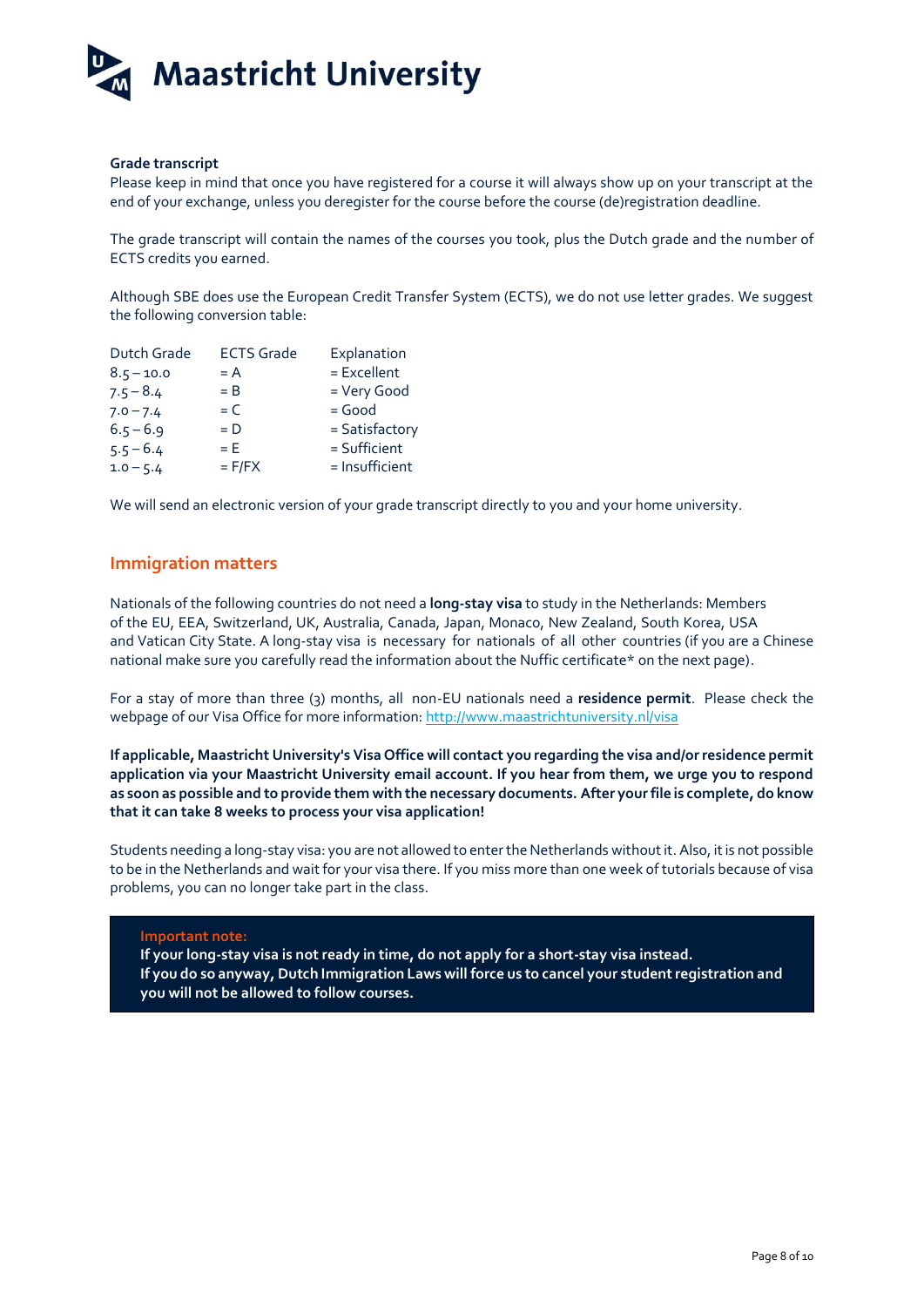**Maastricht University** 

#### **\*Nuffic Certificate – for Chinese nationals only**

All Chinese nationals (even if they are currently living outside China) who wish to enrol in an English-taught programme at a Dutch higher education institution and want to get a long-stay (entry) visa, *must* apply for a socalled Nuffic Certificate. Hong Kong (SAR), Macau (SAR) or Taiwan (ROC) nationals do not have to get a Nuffic certificate.

The Nuffic Certificate is a document issued by Nuffic *(*Netherlands organization for international cooperation in higher education) that confirms

- the validity of students' diplomas and degrees, and
- their English language proficiency test scores. The minimum language requirement is a TOEFL iBT (only the iBT version is accepted) score of at least 79 *or* an IELTS (academic) score of at least 6.0.
	- o Chinese nationals who study at one of our partner institutions in Hong Kong (SAR), Macau (SAR), or Taiwan (ROC), or a partner in an English-speaking country (e.g. Australia, New Zealand, United States, Canada, or Singapore) where education is completely in English, do not have to submit English language proficiency test scores to get a Nuffic certificate. Instead, when they apply for the Nuffic Certificate these students can request an exemption for the English language test because they are currently studying at a university located in Hong Kong, Taiwan, Macau or in an English speaking country. If this applies to you let us know, and we will inform the Nuffic organization that you are eligible for the exemption for the English language test score part of the application for a Nuffic certificate.
	- o All other Chinese nationals must submit English language proficiency test scores.

We strongly recommend that you apply for the Nuffic Certificate at least four months prior to your intended departure for the Netherlands.

The entire application procedure for the Nuffic Certificate can be found vi[a https://www.studyinholland.nl/](https://www.studyinholland.nl/)   $\rightarrow$  Plan your stay  $\rightarrow$  Visas and permits  $\rightarrow$  Nuffic Certificate for Chinese students

## **Housing**

**Finding a suitable place to stay in Maastricht can be difficult and time-consuming, especially since student housing is not arranged by the university and therefore your own responsibility. In Maastricht, we are also facing a general shortage of student housing. Hence, as soon as we have (conditionally) approved your application, it is time to start searching!**

*Some tips & tricks:* 

#### **Maastrichthousing**

#### *UM Guesthouse*

Most exchange students end up staying in the UM Guesthouse, which offers furnished single and double rooms as well as studios at 13 locations in Maastricht. The main locations (buildings C and P, on Brouwersweg 100) are located very near SBE and are easily accessible by bike or on foot. Minimum stay is 3 months, maximum 12 months. You can book a room via [Maastrichthousing](https://www.maastrichthousing.com/) (affiliated with Maastricht University); you have to register as user first and pay the fee (non-refundable). Given that applications are processed on a first-comefirst served basis - and we have no influence on that process - we cannot guarantee that all students who apply for a room in the UM Guesthouse actually get a room there.

#### *Private lease*

If the UM Guesthouse is fully booked, or if you prefer to stay elsewhere, you can still us[e Maastrichthousing;](https://www.maastrichthousing.com/) just click on the option ' private market' or 'housing corporations'. Do note that most private landlords offer only contracts for a year, and that most housing corporations mostly offer unfurnished housing.

*You may also browse the internet yourself.*